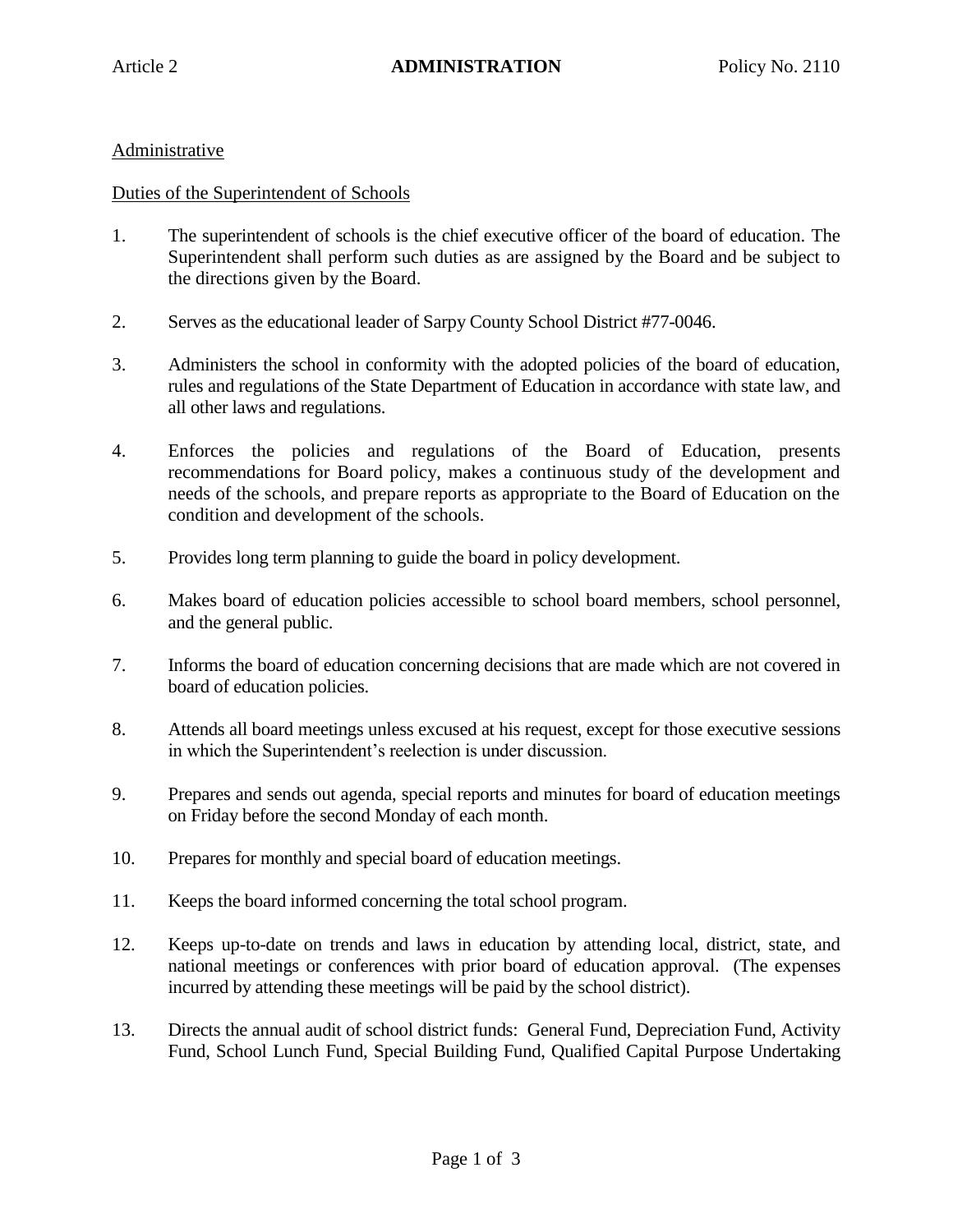Fund, Employee Benefit Fund, Bond Fund, Cooperative Fund, Student Fee Fund, all Federal Programs, and the Special Education Program.

- 14. Prepares the annual budget for the ensuing year with the assistance of the staff and the board of education. After adoption the superintendent is to make every attempt possible to operate within the limits set forth by the budget.
- 15. Is in charge of all financial matters of the district.
- 16. Lets bids in terms of price, quality of product and service rendered when needed. On large items in which the board requests bids or items for which action by the board of education is required, the board of education shall determine the bid to be accepted.
- 17. Orders all supplies, textbooks, library material, AV materials, equipment furniture, etc., when covered by the budget or by specific order of the board of education.
- 18. After consultation with the other administrators and the appropriate staff, shall make the selection of new textbooks or textbook series.
- 19. Keeps an up-to-date inventory of textbooks, library books, moveable equipment, AV equipment, athletic equipment, music equipment, uniforms, typewriters, computers, etc.
- 20. With board of education approval, advertises, interviews and offers contracts to teachers.
- 21. Hires, replaces, and supervises all non-certified employees and recommends their salaries.
- 22. Assigns or transfers all school personnel to their particular school, jobs, and responsibilities as seems best for the school system.
- 23. Develops, maintains and operates a constructive program of staff development for all employees of the school system, and for this service the Superintendent shall have power under budget control to employ lecturers, grant temporary leaves from work, and develop professional library facilities as required.
- 24. Issues such handbooks, manuals or booklets as the Superintendent may deem necessary for the effective administration of the schools. These manuals shall be distributed to the employees, students, parents and others directly concerned. Insofar as the provisions of such handbooks, manuals or booklets are not in violation of the policies and regulations or the officially adopted practices and procedures of the Board or the statutes of the State, these shall be binding.
- 25. Stresses the importance of public relations that will provide for good school-community relations. Provides the community with adequate information about the activities of the school.